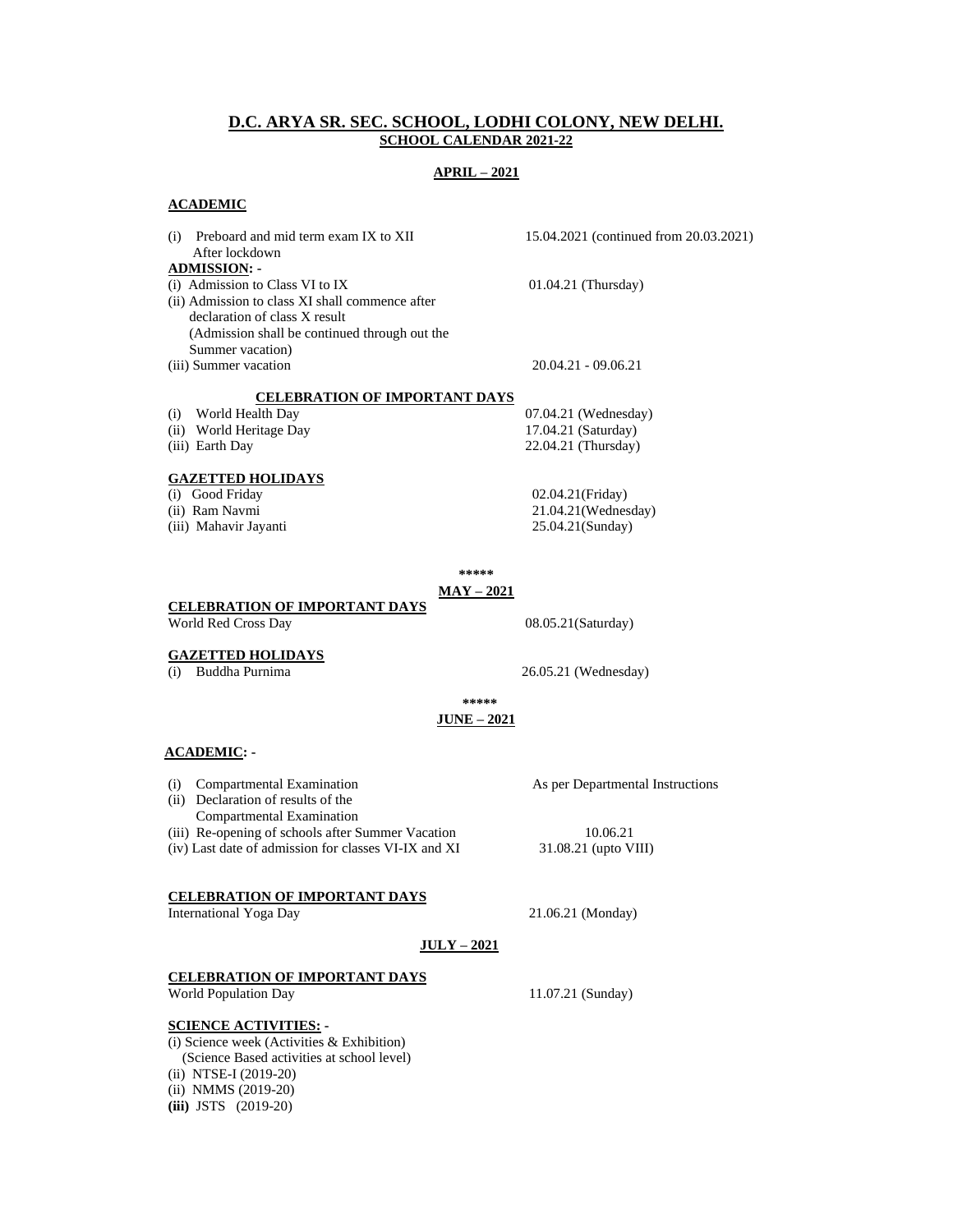## **GAZETTED HOLIDAYS**

(i) Idu'l Zoha(Bakrid) 21.07.21(Wednesday)

**\*\*\*\*\***

## **AUGUST – 2021**

#### **SCIENCE ACTIVITIES**

- (i) Science week (Activities & Exhibition)
- (Science Based activities at zonal level)
- (ii) Eco –Club: Tree Plantation Drive & Van Mahotsav
- (iii) Swatch Bharat Pakhwara

## **ZONAL CULTURAL ACTIVITIES: -**

(i) Participation of school students Cultural events

## **CELEBRATION OF IMPORTANT DAYS**

(i) Independence Day Function 14.08.21(Saturday)

## **GAZETTED HOLIDAYS**

- (i) Independence Day 15.08.21(Sunday)
- 

(ii) Janamashtami 30.08.21(Monday)

## **\*\*\*\*\* SEPTEMBER – 2021**

# **ACADEMIC: -**

- (i) CPSA(Common Problem Solving Assessment) for classes VI to VIII
- (ii) Mid Term Exam(1st Term) As per Departmental instructions
- (iii) Announcement of Result  $(1<sup>st</sup> Term)$

# **CELEBRATION OF IMPORTANT DAYS**

- (i) Teacher's Day 04.09.21(Saturday)
- (ii) Hindi Diwas 14.09.21(Tuesday)
- (iii) International ozone day 16.09.21(Thursday) (ii) Lala Diwan Chand Ji's Birthday 24.09.21(Friday)

# **\*\*\*\***

# **OCTOBER – 2021**

**ACADEMIC: -**

## **CELEBRATION OF IMPORTANT DAYS**

(i) Gandhi Jayanti & Lal Bahadur Shastri B'day 01.10.21(Friday)

## **GAZETTED HOLIDAYS**

(i) Mahatma Gandhi's Birthday 02.10.21 (Saturday) (ii) Dussehra (Vijaya Dashami) 15.10.21(Friday) (iii) Milad un Nabi 19.10.21(Tuesday) (iv) Mahrishi Valmiki's Birthday 20.10.21(Wednesday)

## **RESTRICTED HOLIDAYS**

(i) Karwa Chauth 24.10.21(Sunday)

(i) Autumn Break 12.10.21(Tuesday) to 14.10.21 (Thursday)

#### **NOVEMBER – 2021**

**\*\*\*\*\***

## **ACADEMIC : -**

 (i) CPSA(Common Problem Solving Assessment) for classes IX to XII

# **SCIENCE ACTIVITIES: -**